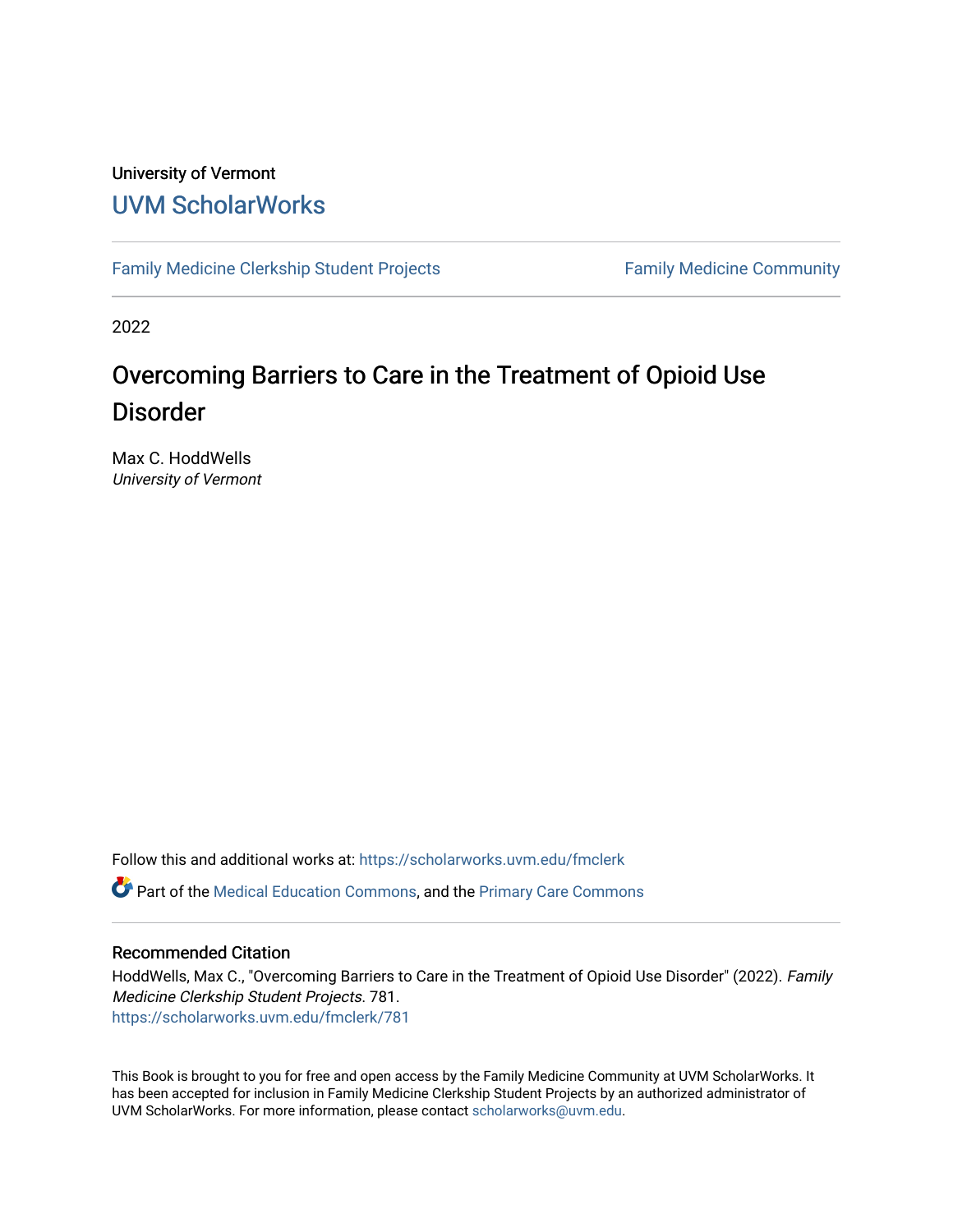

1

1

# Overcoming Barriers to Care in the Treatment of Opioid Use Disorder

Lewiston, ME

Max HoddWells

04/2024

Mentors: Dr. Paul Vinsel, Annie Derthick, Bronte Roberts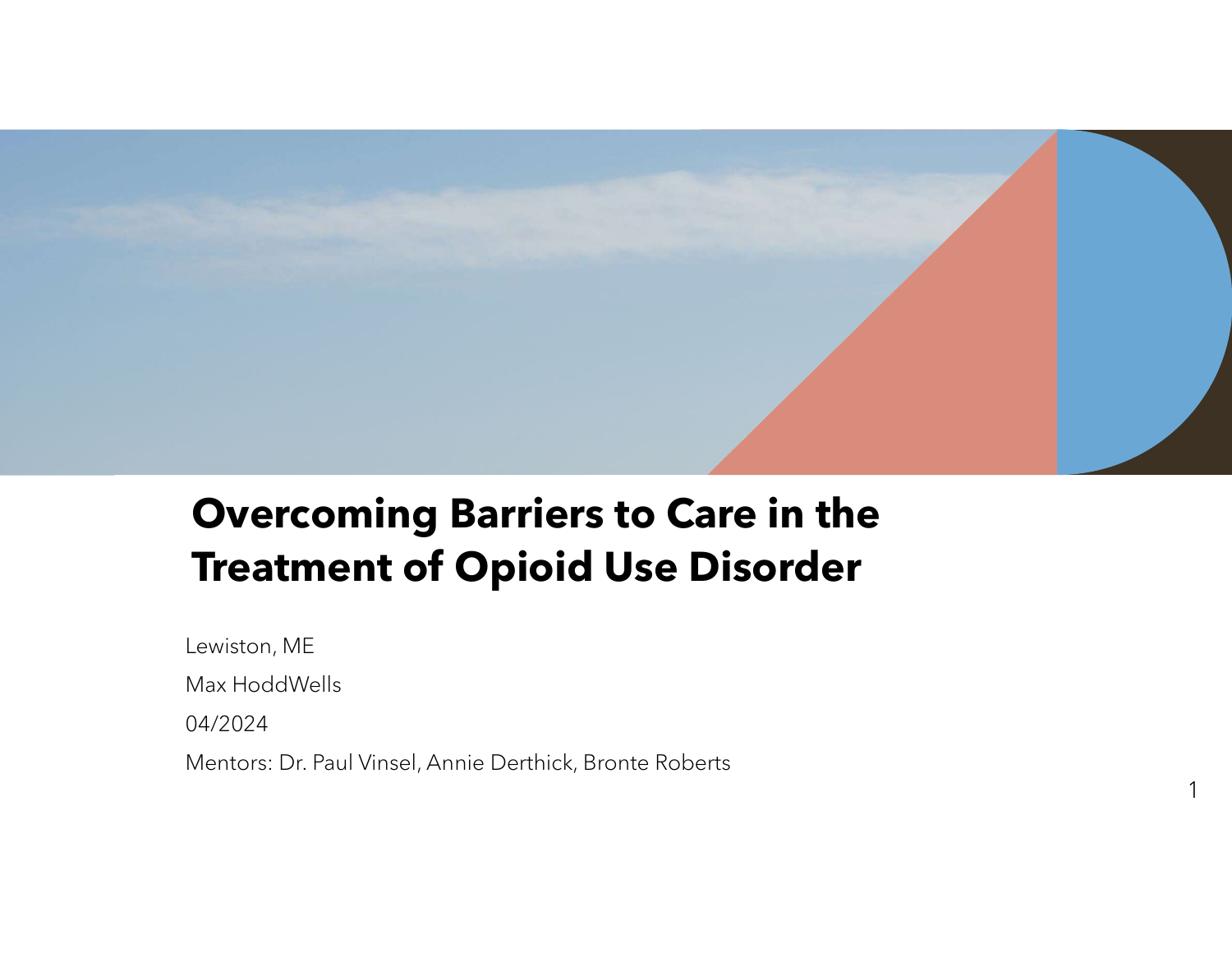# Problem Identification

- **Problem Identification**<br>• There are many barriers to care when it comes to the treatment of opioid use disorder<br>• (OUD), and many patients require significant resources to achieve success.<br>• Patients requiring treatment f (OUD), and many patients require significant resources to achieve success.
- Patients requiring treatment for OUD at Central Maine Medical Center (CMMC) are often started in an intensive outpatient clinic (IOP). In IOP patients must participate in mental health counseling for three hours a day, three days a week, in addition to weekly check-in appointments with a physician in order to get medication treatment for their OUD.
- While these modalities are extremely important for holistically treating and managing OUD, it presents unique challenges for patients who come from socioeconomically disadvantaged backgrounds and have limited access to technology and transportation.
- The demands of IOP combined with the inherent challenges of overcoming OUD can lead to increased patient stress and treatment failure, especially if there is limited access to local resources.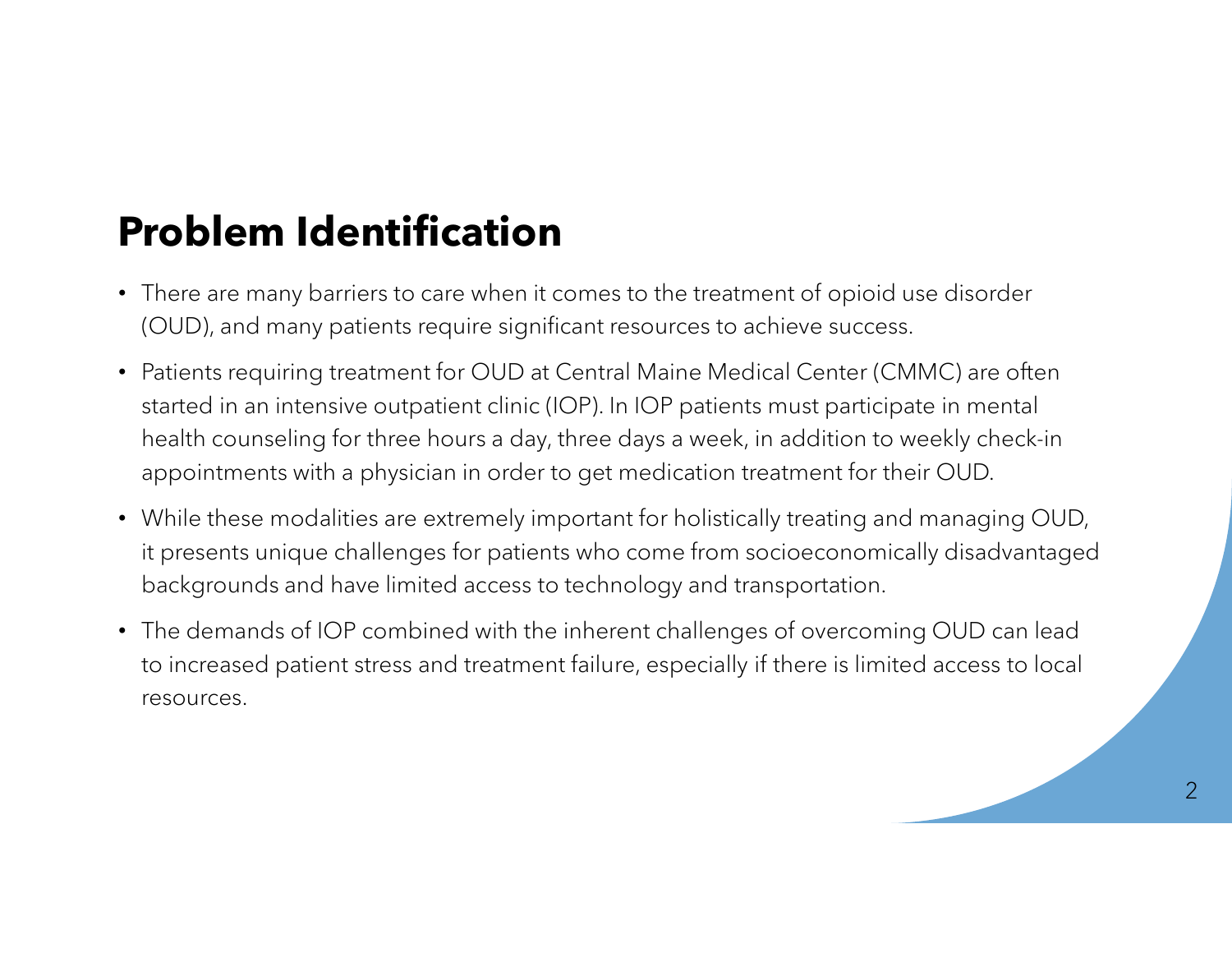### Cost

- The Centers for Disease Control and Prevention estimates that the total economic cost of prescription opioid misuse in the United States is \$78.5 billion a year1 .
- The total estimated cost of substance use in Maine was 1.403 billion in 2010, which translates into a cost of \$1,057 for every resident of Maine2 .
- Additionally, the financial cost to patients seeking treatment for OUD can be extensive.
	- o Pay-for-service providers do not require patients to complete a formal treatment program to get medication treatment for OUD, but they do not take insurance and often charge hundreds of dollars a month.
	- o Even with medical insurance that covers OUD treatment programs, patients must often sacrifice dozens of work hours and subsequent income in order to participate, which can exacerbate already tight financial situations.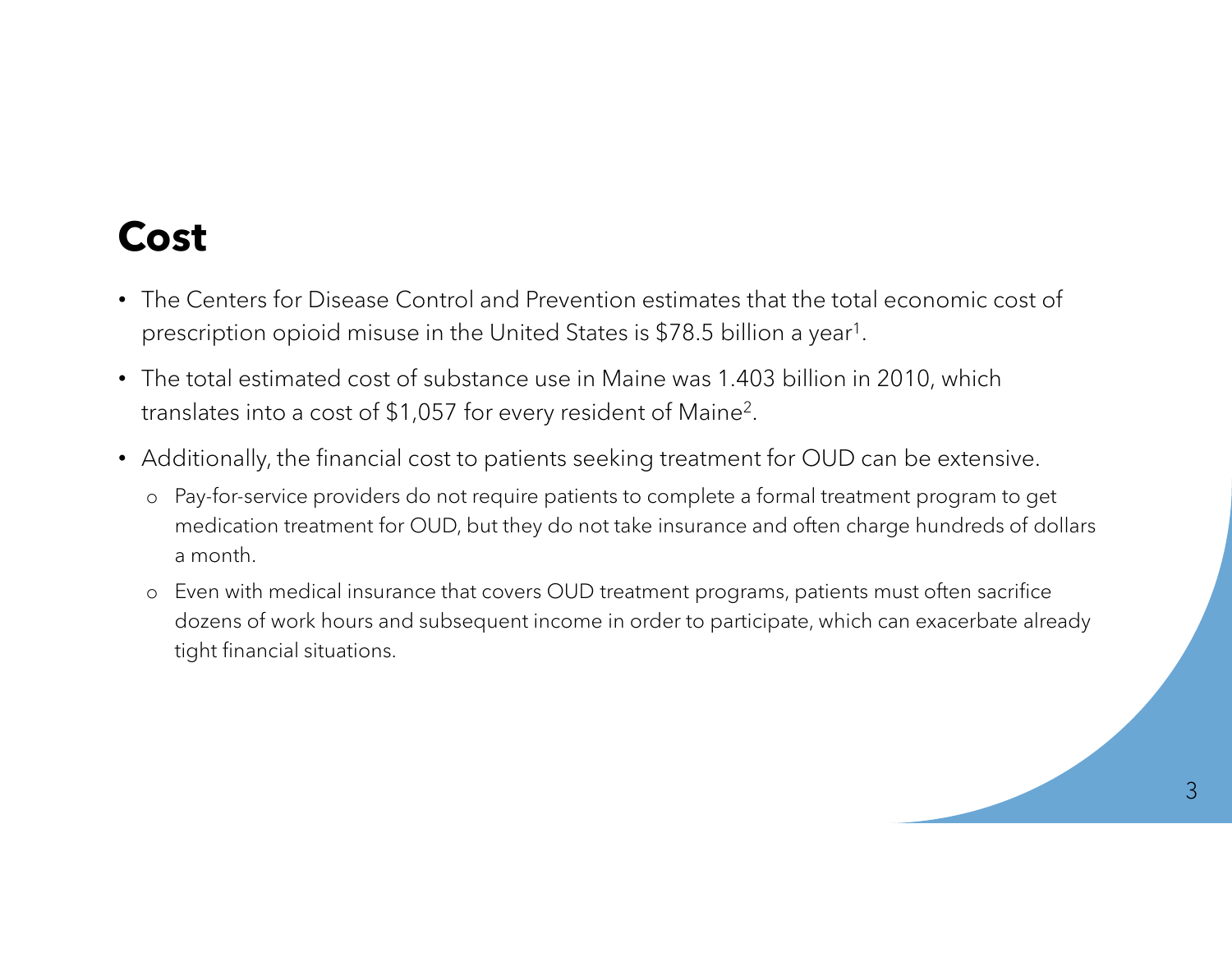# Community Perspective

Dr. Paul Vinsel, an emergency department physician who now works exclusively with the local OUD population, says that his team has encountered several barriers to care when it comes to treating OUD. Patients frequently have difficulty:

- Getting transportation to appointments
- Accessing the technological resources required to participate in counseling sessions, which are on Zoom
- Understanding and navigating local resources, which are often not user friendly
- Accessing members of the treatment team and knowing who to talk to if the physician is unavailable

#### Additionally:

- Stigma around OUD can lead to a lack of support for patients undergoing treatment.
- Many providers are not comfortable managing patients with OUD
	- According to the Chief of Primary Care at CMMC, only about 5-10% of providers in network are x-waivered and can prescribe treatment for OUD.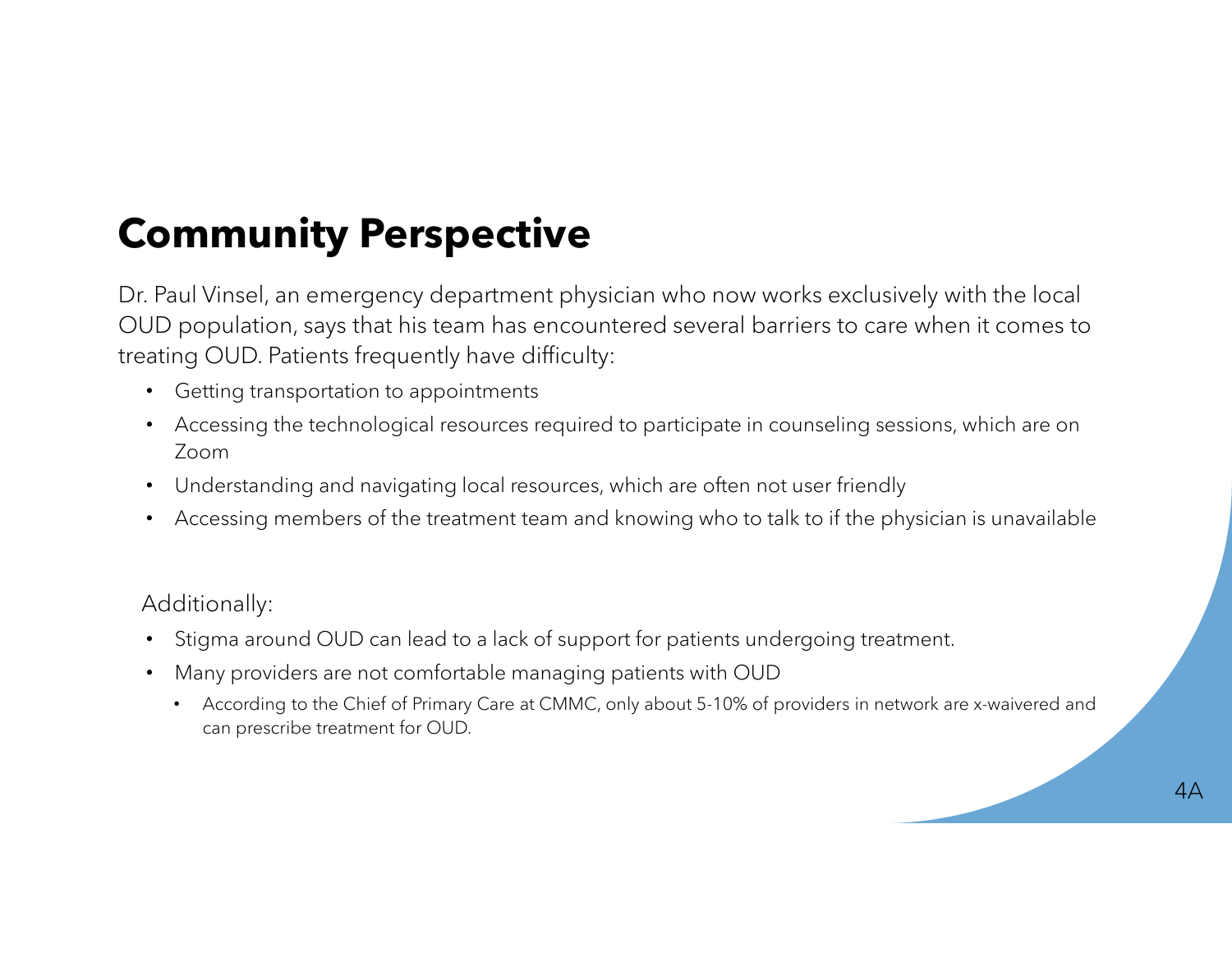# Community Perspective Cont.

Shawn Hibbard, a current patient of the IOP clinic, has been dealing with OUD for years.

- He was originally managing his OUD through a pay-per-service physician in order to avoid going through a formal program. He was poorly managed and eventually ended up in the IOP clinic because nothing else was working.
- "The biggest problem for me is my job. I have three kids at home and a house to manage. At first, I said no because of how much of a time demand it is. I didn't think it was possible because the appointments are during peak work hours."
- "I have a car, which makes it much easier for me to come to appointments. But I'm lucky because not everyone has that."
- He felt that there were numerous hoops he had to jump through in order to get treatment, which were necessary but also frustrating because not everything was streamlined to make it easier on him.
- Ultimately, Shawn has found great success in CMMC's IOP clinic, but the demands of treatment have been difficult for him to overcome.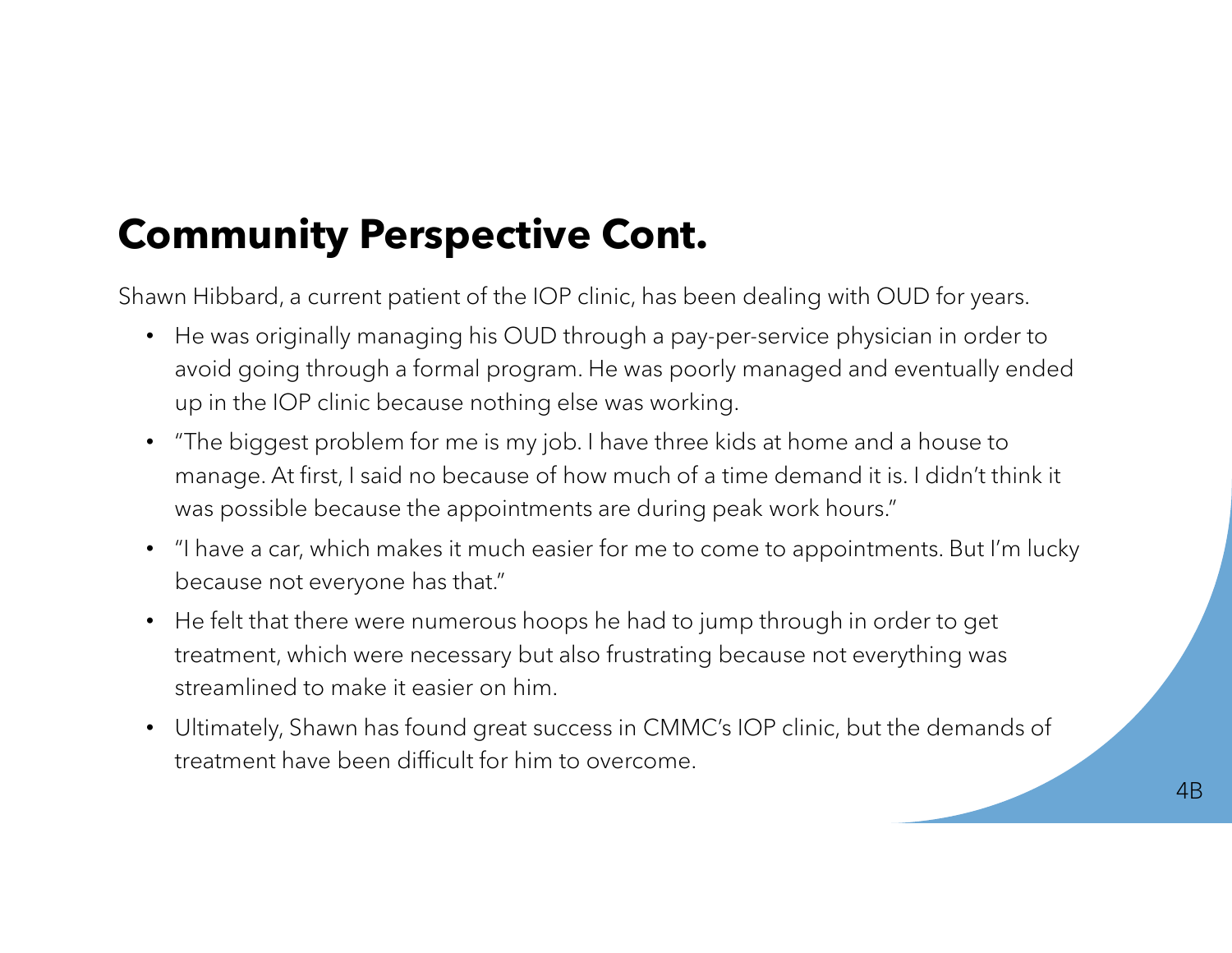### Intervention

- A consolidated resource document was created in order to provide information and steps for quick and easy access to local resources, including:
	- o Free phone and wireless services
	- o Free library services
	- o Free computer access
	- o Technology needed for counseling sessions
	- o Contact numbers for specific members of the IOP team
	- o Free local transportation
- The document was made to be one page, front and back, in order to streamline information in a clear and efficient manner.
- The document will be provided to all future IOP patients starting in the clinic, and any present patients who may benefit from it.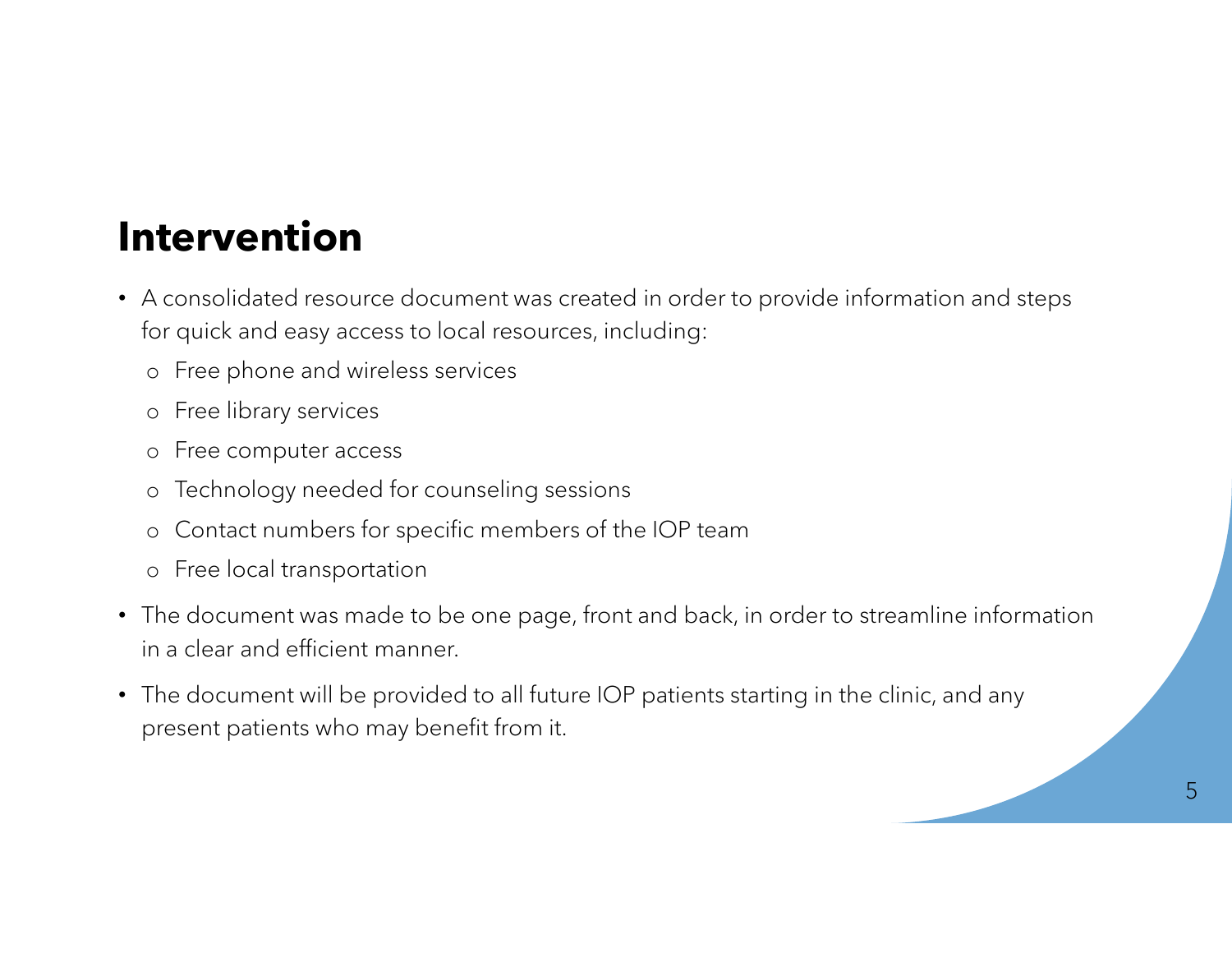### Results

- The document was reviewed, edited, and validated by the members of the CMMC IOP team, who confirmed its utility and potential benefit to patients undergoing treatment for OUD.
- Input from multiple providers, patients, and behavioral health specialists was gathered to make the document as understandable and patient-centered as possible.
- All resources highlighted in the document were verified as high yield needs of the local OUD population undergoing treatment in the CMMC IOP clinic.
- The document will be distributed to IOP patients by members of the IOP team and patient response data can be collected as it is utilized.

6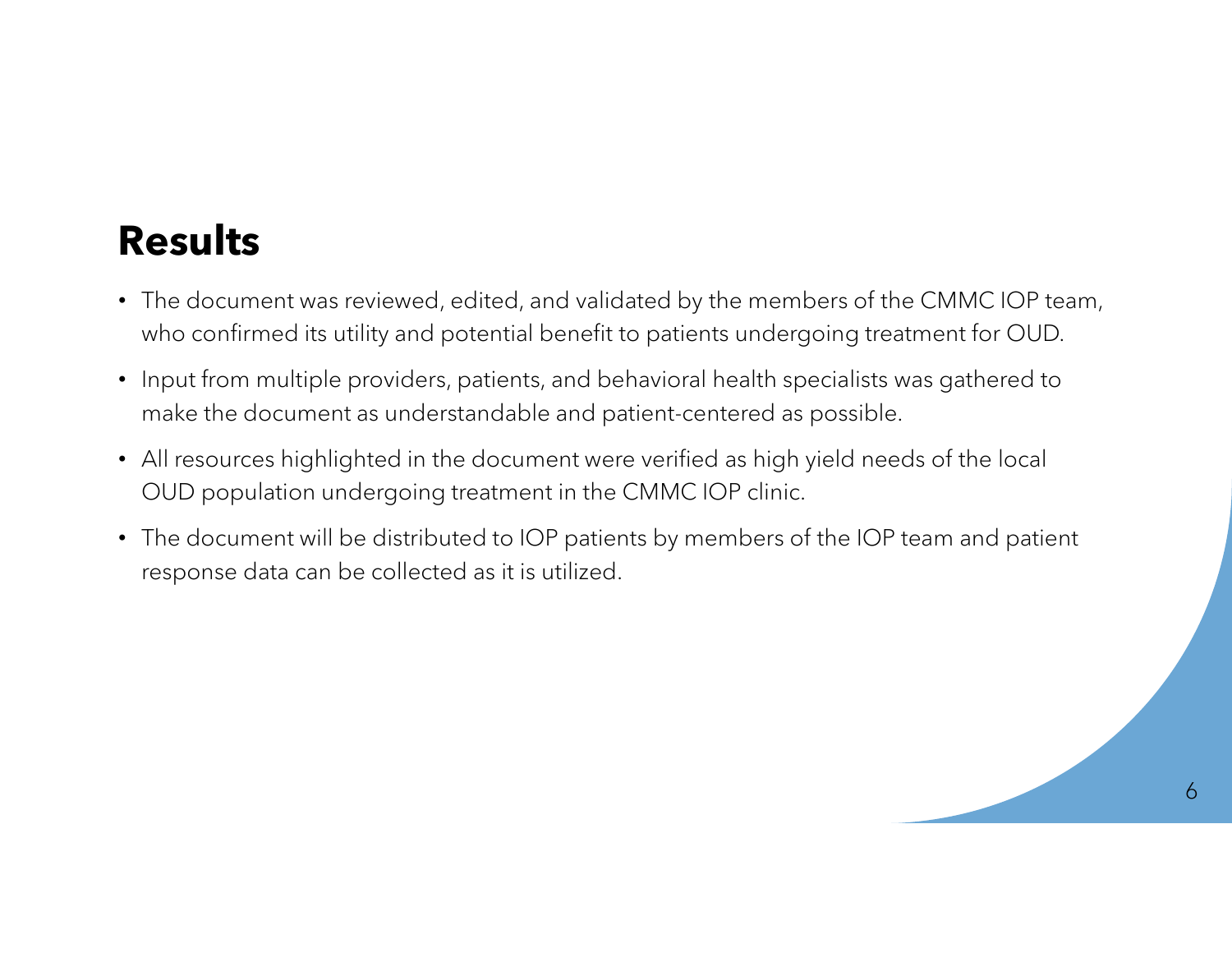# Evaluation of Effectiveness

- Patient feedback is essential to assess the utility and effectiveness of this intervention.
- I would propose either an informal verbal assessment performed by members of the IOP team during patient appointments, or a formal survey mailed to all new patients of the IOP clinic. **aluation of Effectiveness**<br>
ient feedback is essential to assess the utility and effectiveness of this intervention.<br>
bould propose either an informal verbal assessment performed by members of the IOP<br>
m during patient ap
	- o A formal survey would be useful to quantify patient perceptions on the document's utility. Some useful data points to include would be resources that were found most helpful, ease-of-access and document clarity, overall user experience, and information relevance.
		- capacity.
	- o Benefits of an informal verbal assessment would be that it is free to perform and could easily gather patient reactions to the document. Direct patient feedback could be useful in identifying any unmet needs and determining how to continue moving forward.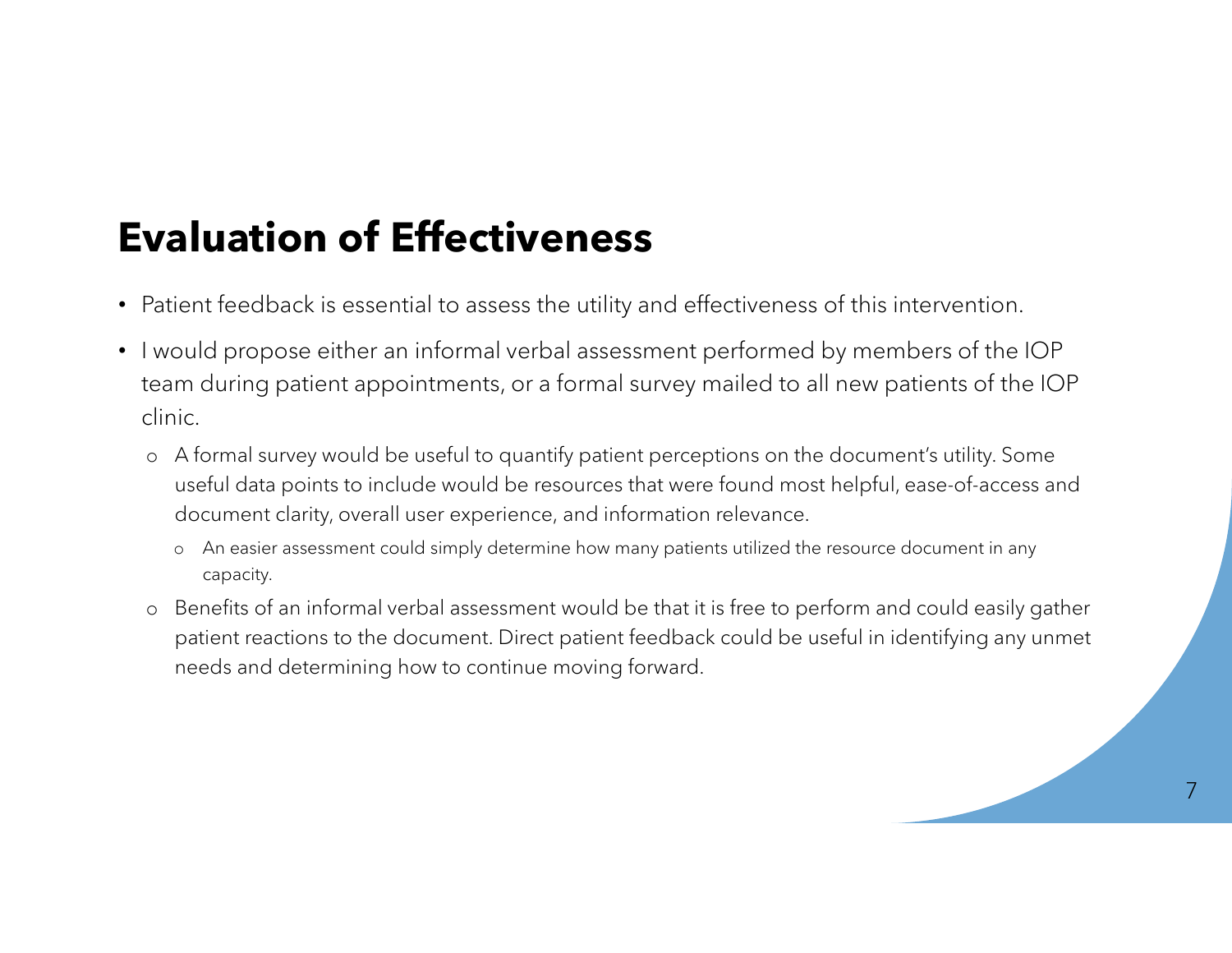### Recommendations for Future Interventions

- One prominent barrier to OUD treatment in the Lewiston, Maine area is the lack of xwaivered providers available to prescribe treatment.
- It could be useful to assess the barriers that providers encounter to becoming x-waivered and exploring potential ways to increase provider participation in the treatment of OUD.
- If more providers become credentialed and comfortable with treating OUD it could allow patients to participate in more flexible treatment plans.
	- o Rather than the current dichotomy between pay-for-service physicians, who can be very expensive and only provide medication treatment, and more rigid treatment programs like IOP, increasing the number of accessible providers could offer patients a more personalized experience tailored to their specific needs.